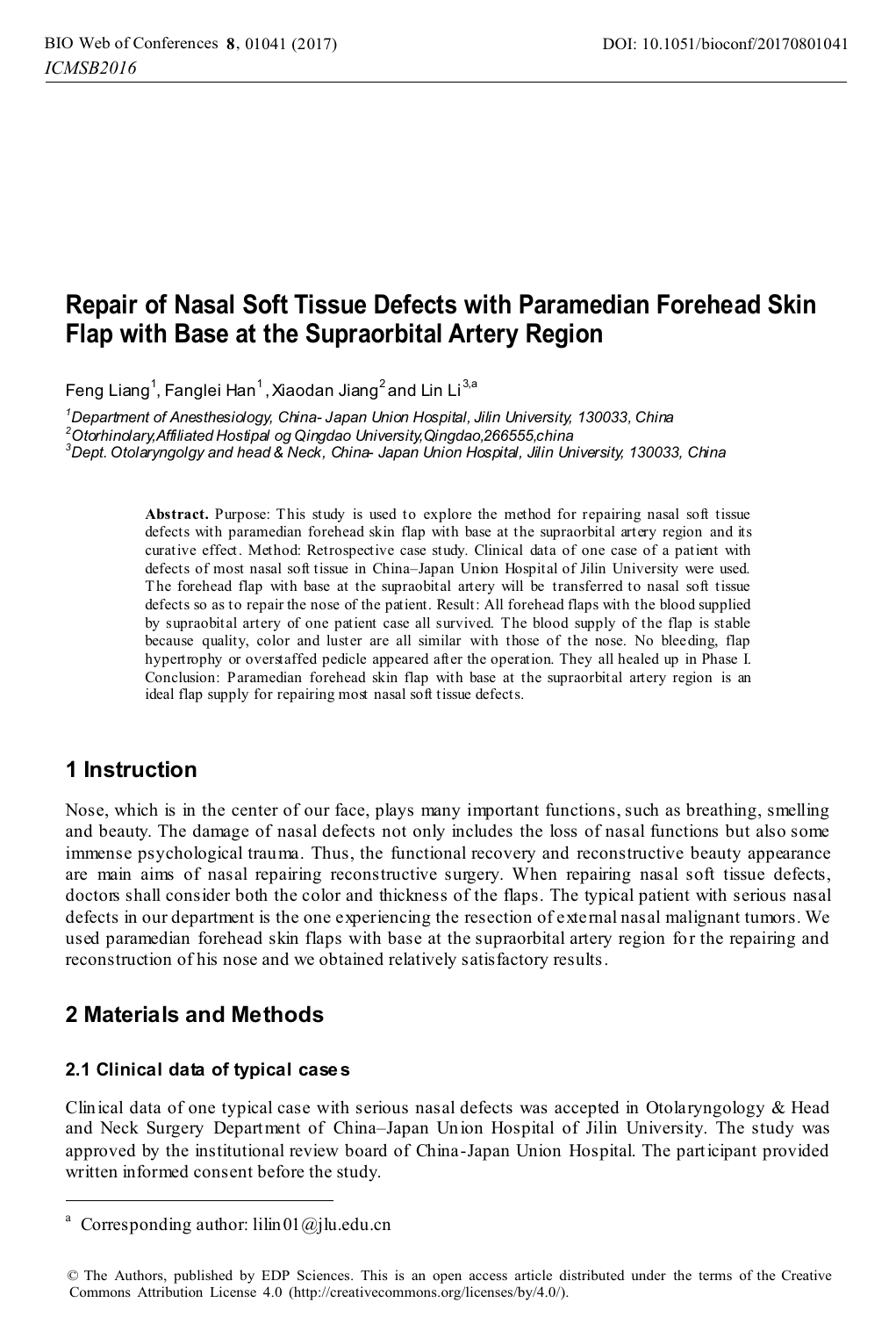## **2.2 A typical case**

Male, 34 years old, with a nasal neoplasm found for 40 days. The neoplasm with the size of a soybean is on the septum of the left nasal vestibule. The patient can feel a bit of bitterness. After the neoplasm is pierced, sanguinopurulent secreta flow out. The neoplasm grows progressively and it stands out on the left side of the external nasal tip. After the neoplasm, which has the size of 5X3.5X3.5cm, is cut, most parts of the nasal tip and the nasal septum lose. Then, mark the forehead according to the size and distance of the nasal soft tissue defects. Besides, the pedicle shall be appropriately widened when they are separated and 2-4mm of the subcutaneous fat shall be left. Operations near the flap root shall be done with care so as not to damage the blood supplying vessels. If the skin donor sites are defective, surrounding tissues can be appropriately loosed before they are sutured directly. After the flap design, the nose will be repaired from the paramedian forehead skin flap with base at the supraorbital artery region. The flap survives at Phase I after the surgery.

## **2.3 Postoperative pathologic findings**

Well-differentiated and moderately differentiated squamous cell carcinoma with keratinization.

## **3 Discussion**

Nose is in the center of our face and the nasal soft tissue defects will affect facial contours and features, which will bring both mental and physical damages to patients. Nasal tissues have bad elasticity, s mall looseness and thin subcutaneous soft tissues. Generally speaking, they cannot directly heal the wound after the appearance of large tissue defects. Nasal aesthetic subunits divide the nose into the dorsal nasal area, lobular areas on both sides of the nose and triangles and nasal tip areas on both sides of the soft tissue. The nasal defect repair shall abide by the nasal subunit aesthetic principle so as to reshape the nasal aesthetic structure<sup>[1]</sup>. In general, if the defects do not exceed 50% of the subunit, remaining normal mucosa shall be retained as much as possible. If the defect areas exceed 50%, the defect scope will be extended to the whole subunit  $^{[2]}$ . Forehead flaps, which are adjacent to the nose and have similar skin color and luster with the external nose, are the first choice for the supply of flap for nasal defects. The traditional median muscle flap of the forehead uses the trochlea artery as the feeding artery. However, it has insufficient length and needs to be designed to median flap. After the operation, some side effects, such as narrow forehead, scars, bad structural form of external nasal subunits (alar base and nasal tip) or overstaffed structure, often appear, thus, patients are not quite satisfied with it after the surgery.

#### **3.1 Applied anatomy of supraobital arteries, veins and nerves:**

Supraobital artery is an ophthalmic artery from the internal carotid and it comes with the supraorbital nerve. It runs forward between the superior levator muscle and the superior orb ital wall in the orbital cavity. The supraobital artery goes out of the supraorbital hole (incisura) when it is 25.0±0.6mm(24.4mm-25.6mm) away from the anterior median line. The distance between that place and the place where the supratrochlear artery goes out of the orbital cavity is  $1.0\pm0.4(0.6-1.4)$  cm. The external diameter of the supraobital artery at the place where it goes out of the orbital cavity is 1.4 $\pm$ 0.1 (1.3-1.5) mm<sup>[3]</sup>. After that, the artery will pass the supraorbital margin and run to the fronto-partial. It has anastomosis branches with the superficial temporal artery at the forehead [4]. After the supraobital artery goes out of the supraorbital hole or the incisura, it will be divided into the deep and superficial branches: (1) The external diameter of the starting point of the superficial branch is  $0.9\pm0.1$  (0.8-1. 0) mm and this branch mainly anastomose into meshes. Then, it will send branches inwards to anastomose with the superal trochlea artery and will send branches outwards to directly anastomose with frontal branch of superficial temporal artery <sup>[5]</sup>. They will be anastomosed in the frontalis muscle in outer half-side of the forehead. In most cases, the supraobital artery will be directly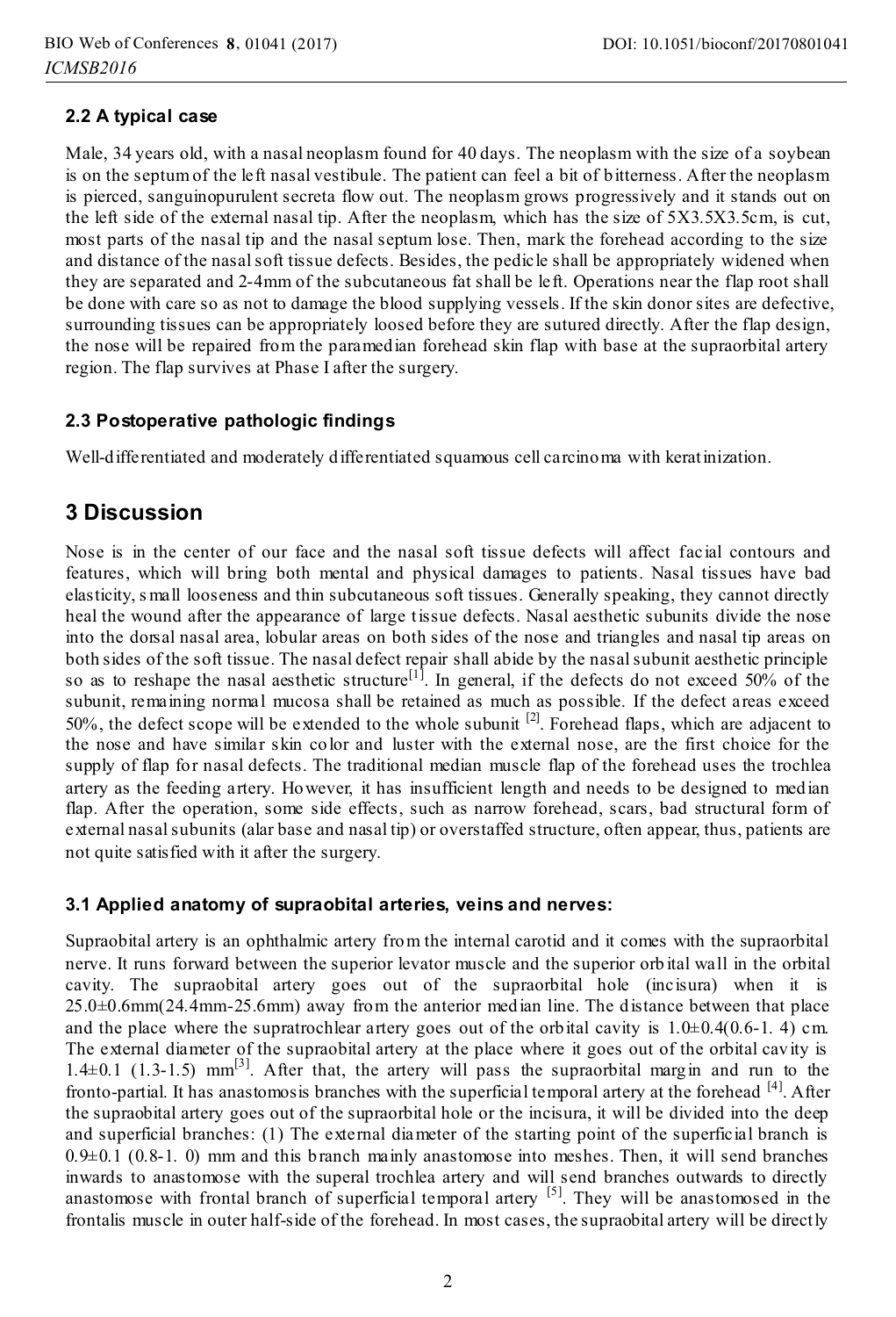connected with the end of the frontal branch of superficial temporal artery. Sometimes, they may also survive by forming a communicating branch between them. Then, they will send several branches upwards to anastomose a mesh with the forehead artery and will send some branches downward which will spread over the upper eyelid. (2)The deep branch of the supraobital artery will run upward and backward tightly along the periosteum after it separates from the supraobital artery. It will not be connected with the frontalis muscle<sup>[6-7]</sup>. Suprorbital vein goes together with the supraobital artery to collect the venous blood in the arterial distribution area.

### **3.2. Advantages of forehead flaps with the base at supraobital artery**

(1) Supraobital artery is the main longitudinal blood supply artery of the central forehead flap  $[8]$ . It is crossed with the angular artery into a net in the inner canthus. It has reliable blood supply and there is no need to dissect blood supply arteries. Besides, it has enough venous returns. Stage I shows that the survival rate of flaps is high. Thus, the pedicle skin flap with the blood supplied by the supraobital artery can be narrower than that of the median forehead flap  $^{[9]}$ . (2) Supraobital artery comes from the side and its pedicle is both wide and thick. It can transfer some sensory nerves to the repair region simultaneously and can partially recover some sensory functions. (3) The color, quality, texture and thickness of forehead flaps are similar to those of the nasal skin. Besides, it becomes thin with the running of the supraobital artery and thus, the thickness of flaps can be designed according to the need. It shows high beauty values. (5) Aesthetic subunits can be totally covered by the flaps in the design and the scars can be hidden in the junction of the subunits (which is usually the turn-back site). (6) There can be narrower pedicles and thus the flaps can rotate and stretch freely. (7) It can reduce the occurrence of eyebrow malformation after the flap transposition. (8) The vertical projection of the supraobital artery is 2cm away from the central line, which means that it is located in the central zone of the eyebrow. The pedicle can be designed to be 1.5cm because this will not affect the twist operations of the flap.

#### **3.3. Operative Indications**

1. Repair and reconstruct defects of soft tissues at face, cheek and chin, including the immediate repair of defects after the tumor operation; 2. Reconstruct organs of some maxillofacial regions and the defects of jaw, nose, eyelids and auricular. 3. Seal or cover deeper tissues (such as muscle tendon, muscles, nerves, large blood vessels and bones, etc.) or exposed wound surfaces. 4. Repair and reconstruct penetrating defects of cheek and nose.

#### **3.4 Surgical Considerations**

During the lateral stripping of flaps, the subdermal vascular network shall be intact so as to prevent necrosis of wound margins. Protection of vascular pedicle and skin branches: Supraorbital transverse veins run within one centimeter of the supraorbital rim while nasal dorsum venous arch runs in the deep epidermis within 1cm above the inner canthus connection line of the osseous of both sides. Below the eyebrow, the median flap pedicles near the forehead had better be separated to the superficial layer. Besides, do not hurt upraorbital transverse veins so as to increase venous returns of the flap and avoid postoperative hematoma. Nasal dorsum venous arch runs in the deep epidermis within 1cm above the inner canthus connection line of the bone so as to protect the vein, increase venous returns of the flap and avoid postoperative hematoma.

## **References**

1. Ward PD, Collar R.Facial Plast Surg. 29(5):340-5 (2013)